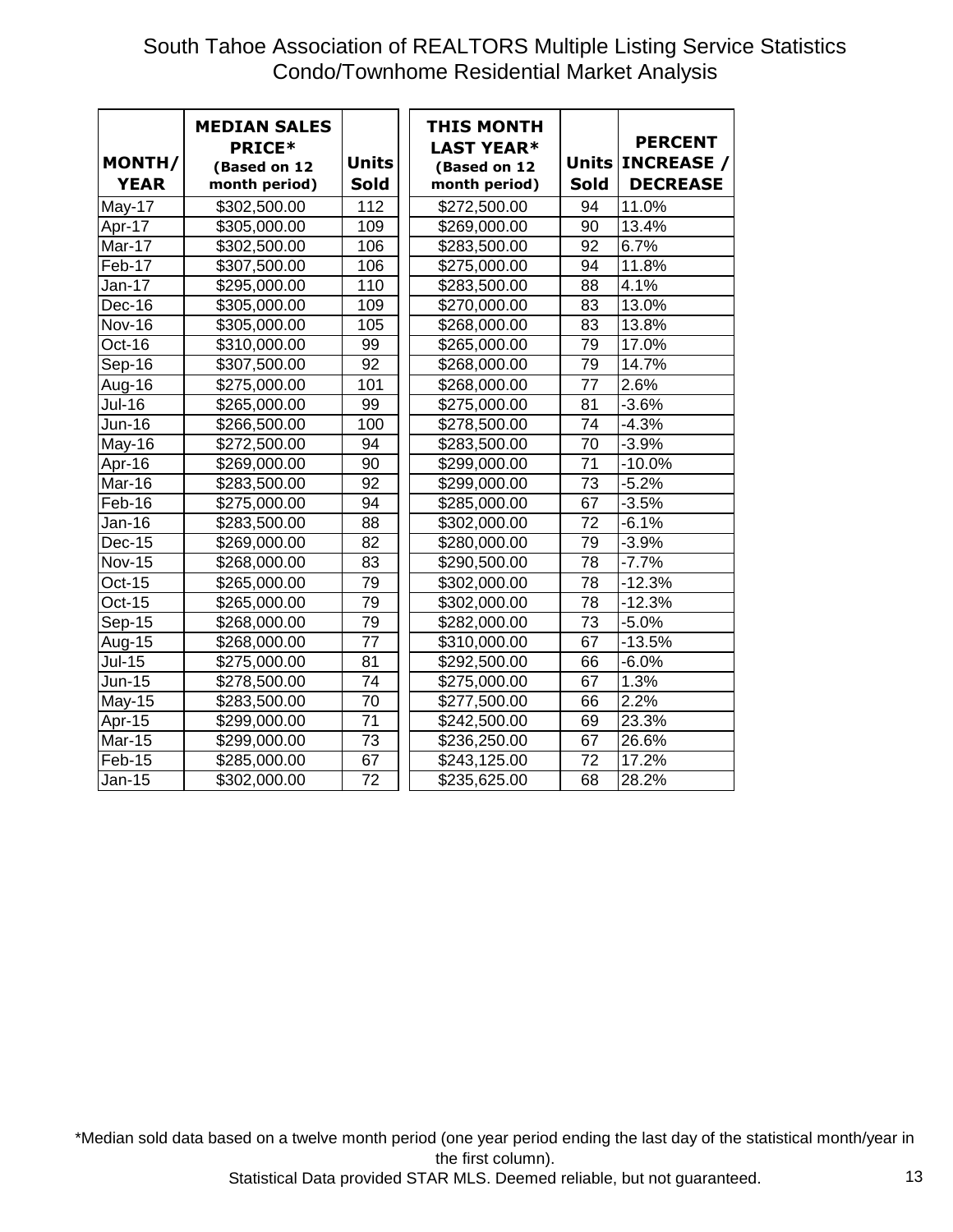## South Tahoe Association of REALTORS Multiple Listing Service Statistics Condo/Townhome Residential Market Analysis

| MONTH/<br><b>YEAR</b> | <b>MEDIAN SALES</b><br><b>PRICE*</b><br>(Based on 12<br>month period) | <b>Units</b><br>Sold | <b>THIS MONTH</b><br><b>LAST YEAR*</b><br>(Based on 12<br>month period) | <b>Sold</b> | <b>PERCENT</b><br>Units   INCREASE /<br><b>DECREASE</b> |
|-----------------------|-----------------------------------------------------------------------|----------------------|-------------------------------------------------------------------------|-------------|---------------------------------------------------------|
| Dec-14                | \$280,000.00                                                          | 79                   | \$265,000.00                                                            | 67          | 5.7%                                                    |
| <b>Nov-14</b>         | \$290,500.00                                                          | 78                   | \$257,500.00                                                            | 60          | 12.8%                                                   |
| Oct-14                | \$302,000.00                                                          | 78                   | \$227,000.00                                                            | 61          | 33.0%                                                   |
| $Sep-14$              | \$281,000.00                                                          | 72                   | \$213,700.00                                                            | 60          | 31.5%                                                   |
| Aug-14                | \$310,000.00                                                          | 67                   | \$190,000.00                                                            | 61          | 63.2%                                                   |
| <b>Jul-14</b>         | \$292,500.00                                                          | 66                   | \$189,750.00                                                            | 58          | 54.2%                                                   |
| Jun-14                | \$275,000.00                                                          | 67                   | \$171,500.00                                                            | 60          | 60.3%                                                   |
| May-14                | \$277,500.00                                                          | 66                   | \$165,000.00                                                            | 62          | 68.2%                                                   |
| Apr-14                | \$242,500.00                                                          | 69                   | \$165,000.00                                                            | 57          | 47.0%                                                   |
| Mar-14                | \$236,250.00                                                          | 67                   | \$165,000.00                                                            | 55          | 43.2%                                                   |
| Feb-14                | \$243,125.00                                                          | 72                   | \$148,000.00                                                            | 50          | 64.3%                                                   |
| <b>Jan-14</b>         | \$235,625.00                                                          | 68                   | \$150,000.00                                                            | 52          | 57.1%                                                   |
| <b>Dec-13</b>         | \$265,000.00                                                          | 67                   | \$166,500.00                                                            | 50          | 59.2%                                                   |
| <b>Nov-13</b>         | \$257,500.00                                                          | 60                   | \$161,500.00                                                            | 50          | 59.4%                                                   |
| $Oct-13$              | \$227,000.00                                                          | 61                   | \$169,000.00                                                            | 50          | 34.3%                                                   |
| Sep-13                | \$213,700.00                                                          | 60                   | \$168,000.00                                                            | 55          | 27.2%                                                   |
| Aug-13                | \$190,000.00                                                          | 61                   | \$226,000.00                                                            | 50          | $-15.9%$                                                |
| $Jul-13$              | \$189,750.00                                                          | 58                   | \$189,950.00                                                            | 48          | $-0.1%$                                                 |
| Jun-13                | \$171,500.00                                                          | 60                   | \$233,872.00                                                            | 45          | $-26.7%$                                                |
| May-13                | \$165,000.00                                                          | 61                   | \$234,436.00                                                            | 48          | $-29.6%$                                                |
| Apr-13                | \$162,500.00                                                          | 55                   | \$242,500.00                                                            | 50          | $-33.0%$                                                |
| Mar-13                | \$158,000.00                                                          | 54                   | \$242,500.00                                                            | 48          | $-34.8%$                                                |
| Feb-13                | \$148,000.00                                                          | 50                   | \$250,000.00                                                            | 50          | $-40.8%$                                                |
| $Jan-13$              | \$150,000.00                                                          | 52                   | \$260,500.00                                                            | 49          | $-42.4%$                                                |
| <b>Dec-12</b>         | \$166,500.00                                                          | 50                   | \$250,000.00                                                            | 49          | $-33.4%$                                                |
| <b>Nov-12</b>         | \$161,500.00                                                          | 50                   | \$250,000.00                                                            | 54          | $-35.4%$                                                |
| Oct-12                | \$169,000.00                                                          | 50                   | \$247,000.00                                                            | 54          | $-31.6%$                                                |
| Sep-12                | \$168,000.00                                                          | 55                   | \$247,000.00                                                            | 54          | $-32.0\%$                                               |
| Aug-12                | \$226,000.00                                                          | 50                   | \$235,000.00                                                            | 53          | $-3.8%$                                                 |
| <b>Jul-12</b>         | \$189,950.00                                                          | 48                   | \$218,000.00                                                            | 55          | $-12.9%$                                                |
| Jun-12                | \$233,872.00                                                          | 45                   | \$193,000.00                                                            | 59          | 21.2%                                                   |
| May-12                | \$234,436.00                                                          | 48                   | \$175,000.00                                                            | 55          | 34.0%                                                   |
| Apr-12                | \$242,500.00                                                          | 50                   | \$175,000.00                                                            | 54          | 38.6%                                                   |
| Mar-12                | \$242,500.00                                                          | 48                   | \$175,000.00                                                            | 56          | 38.6%                                                   |
| Feb-12                | \$250,000.00                                                          | 50                   | \$167,000.00                                                            | 55          | 49.7%                                                   |
| Jan-12                | \$260,500.00                                                          | 49                   | \$166,050.00                                                            | 54          | 56.9%                                                   |

\*Median sold data based on a twelve month period (one year period ending the last day of the statistical month/year in the first column).

Statistical Data provided STAR MLS. Deemed reliable, but not guaranteed. 23